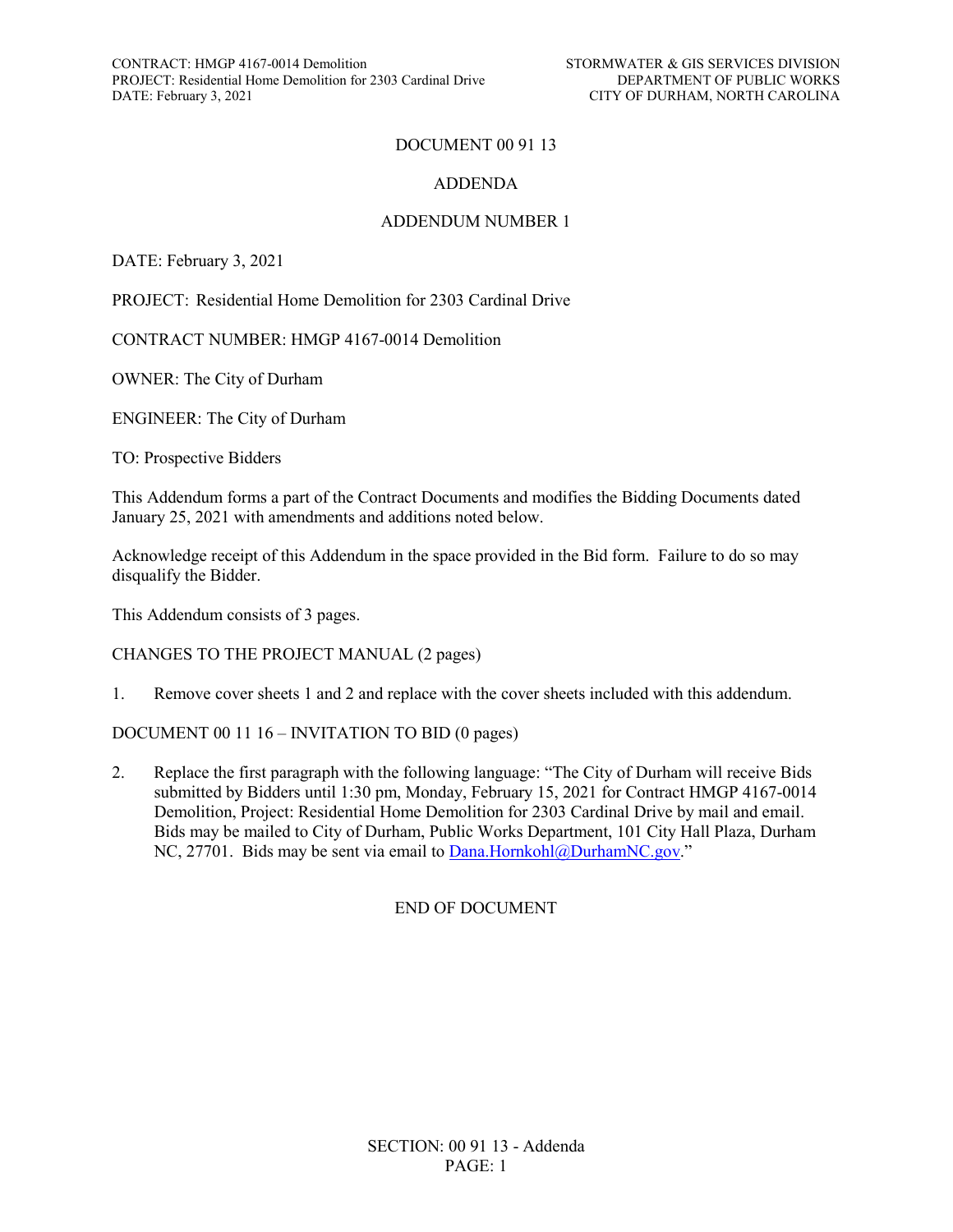## **CITY OF DURHAM**

# **PROJECT MANUAL**

### **INCLUDING**

### **BIDDING DOCUMENTS, CONTRACT DOCUMENTS, AND TECHNICAL SPECIFICATIONS**

**FOR**



## **CONTRACT: HMGP 4167-0014 Demolition Issued: January 25, 2021 Revised: February 3, 2021**

**Project: Residential Home Demolition for 2303 Cardinal Drive**

> **Stormwater & GIS Services Division Public Works Department 101 City Hall Plaza, Durham NC 27701**